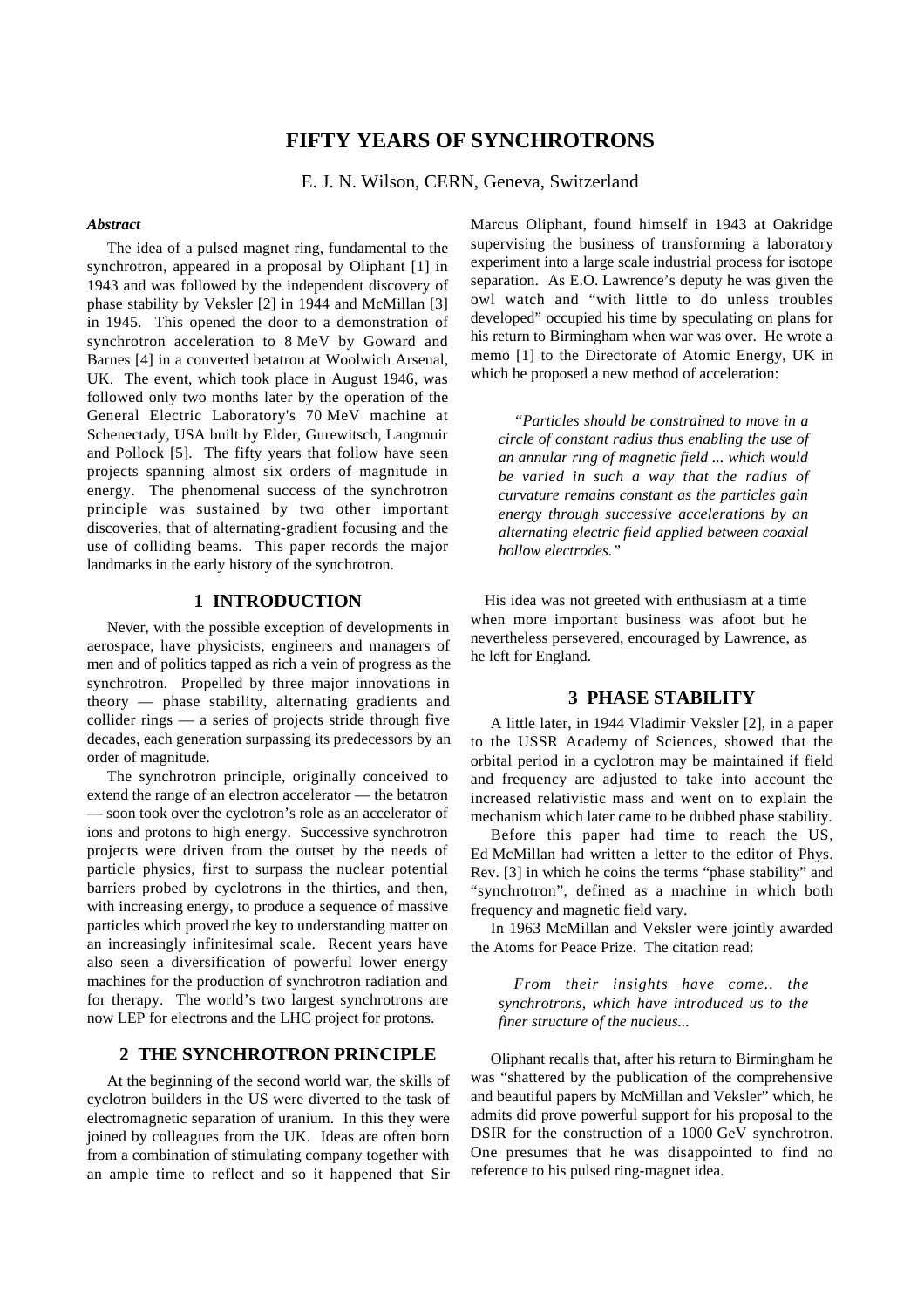He writes retrospectively [6], and modestly, that "If I had been capable of a complete analysis, which is doubtful, it is improbable that I would have realised the synchro-cyclotron principle as did Veksler and McMillan" but that he knew at the time "..what would happen to particles which either led or lagged in phase with respect to voltage across an accelerating gap."

Stan Livingston and John Blewett [7] writing with the memory of these events barely faded, calm these contested waters and attribute the first proton synchrotron proposal to Oliphant (1943) while praising McMillan's paper on phase stable acceleration as a classic.

# **4 PROOF OF THE SYNCHROTRON PRINCIPLE**

Oliphant was at this time still busy lobbying the UK funding agencies for money for his proton synchrotron when he heard McMillan had been given the green light to construct an electron machine for 300 MeV at the University of California. However other enthusiasts were in the field eager to be the first to prove the principle.

Late in the war Donald Kerst in the US had built a "portable" betatron at the request of the Woolwich Arsenal Research Laboratory in the UK. Frank Goward was at Woolwich when he read McMillan's paper and perhaps the mention of the 'betatron condition' in that paper triggered him to realise that by mounting a quarter wave open-weave liner in the betatron and applying r.f. to it, synchrotron acceleration might take over when betatron acceleration faded out at the point that the yoke began to saturate. Fifty years earlier than the time-of-writing Goward and D. E. Barnes [8] were able to use this machine to demonstrate synchrotron acceleration of electrons from 4 to 8 MeV. The influence of Lord Rutherford's 'string and sealing wax' spirit of improvisation on a generation of UK physicists is perhaps to be seen in Figure 1.



Figure 1 The 4 MeV betatron converted to an 8 MeV synchrotron

In Figure 2 we see a combined oscilloscopic trace recording the sum of magnet field, injection pulse, r.f. envelope, and a beam loss monitor. The upper trace, with r.f. switched on, to turn the betatron into a synchrotron, shows a barely discernible blip (c) at 80° in the waveform indicating some beam had been accelerated to 8 MeV instead of the usual 30° point of 4 MeV.



Figure 2 Oscilloscope traces showing normal betatron acceleration, below, and above as a synchrotron

On the other side of the Atlantic, a team at the General Electric Co. at Schenectady who had had considerable experience in building betatrons were also in pursuit, egged on by the young John Blewett to build a 70 MeV version of McMillan's machine and to get there first. They just failed to beat the Woolwich people to the post by a month or two. However they had the consolation that this machine, with a glass vacuum chamber was the first to produce synchrotron radiation in visible form [9, 10].

### **5 PROTON SYNCHROTRONS**

The first synchrotrons were electron machines but projects for proton synchrotrons aiming at energies above 1 GeV were not far behind. Oliphant was back at the University of Birmingham in the shadow of the replica of the Siena campanile which adorns that campus. He had made his bid early to construct a 1 GeV proton machine but he was becoming bogged down in the red tape and lack of imagination which abounded in post war Britain. Europe was then unused to big-science and much of his work force had to come from the graduate students in his department.

There were technical problems to be solved too. Tuning the r.f. system to the huge swing in frequency had never been tackled before and its solution involved plunging an uninsulated and highly non-linear inductor, Figure 3, in a mercury bath. The finer, low level, adjustment was managed by filing the shape of a rotating disc.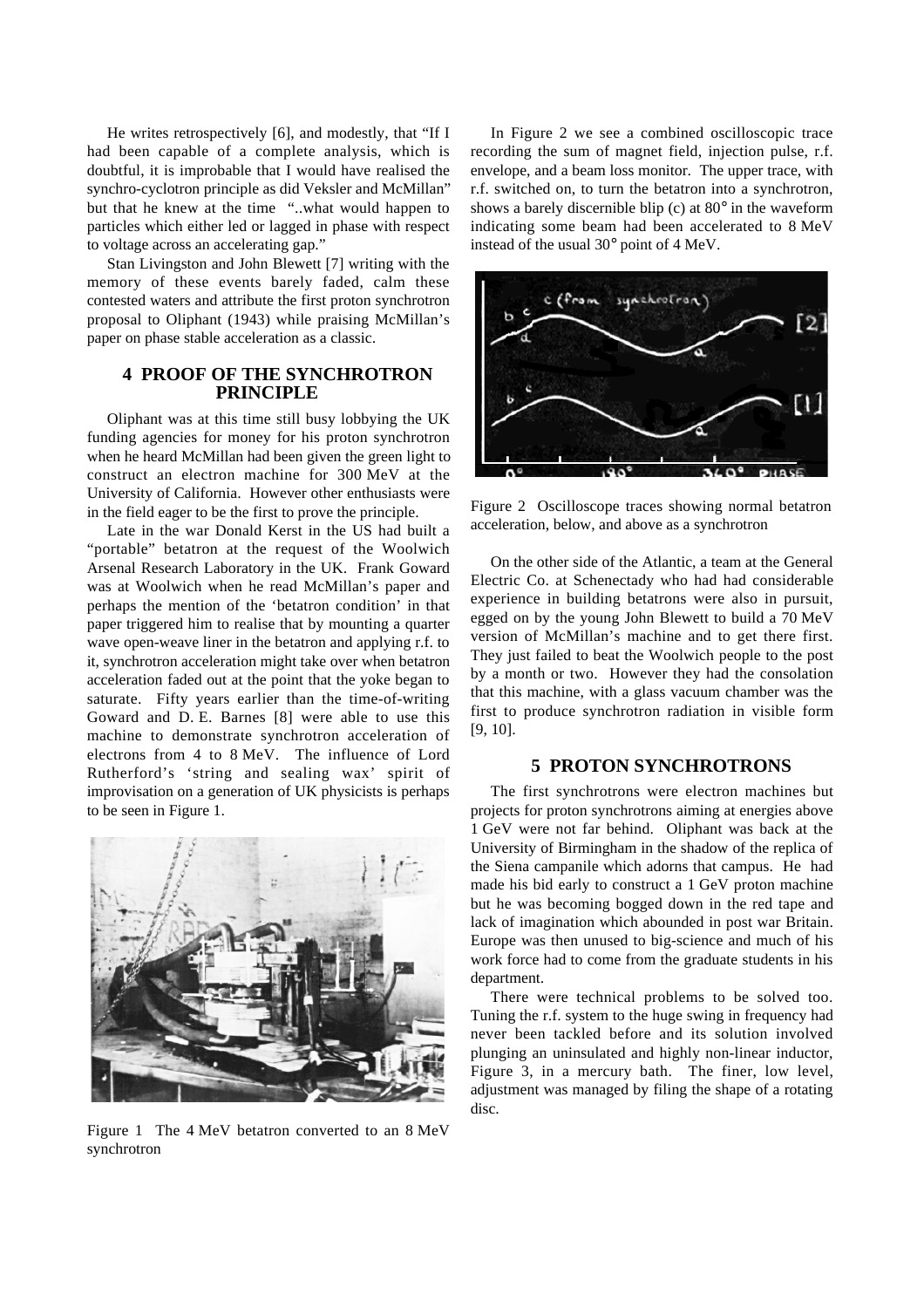

Figure 3 Oliphant's non-linear inductor withdrawn from its mercury bath

The pulsed waveform for the magnet excitation was produced via a motor generator set servo controlled by light reflected from 120 mirrors on the disc's periphery. The machine reached just short of 1 GeV for the first time in July 1953 overtaken by one year by the 3 GeV Cosmotron at Brookhaven but before the 6 GeV Bevatron started up in 1954. The Bevatron had also had its trouble. The aperture required for a weak focusing machine was difficult to estimate and a fall-back solution of low energy had a huge aperture 4.3 x 1.2 m, which gave rise to rumours that it was destined to be the world's most powerful accelerator of Jeeps [11] (provided, we are told, their windshield was down). Its builders had been distracted for a year or two in mid project to construct a large accelerator as part of a defence project.

Meanwhile the Cosmotron team which included Stan Livingston, John and Hildred Blewett, Ernest Courant, Ken Green and N. Blackburn had refined their aperture to a mere 1.2 by 0.22 m and were ahead of the field. When they first switched on in early 1952 they began to doubt the optimism of their calculations, but after two worrying months found that they had been fooled by a burnt out voltage divider in the r..f. system. Once this was fixed they made what the *New York Times* in May 1952 headlined their first "Billion Volt Shot".

# **6 STRONG FOCUSING**

The Cosmotron, a typical weak focusing synchrotron had a "C" shaped magnet open to the outside. To ensure focusing in both planes, the field gradient should be negative but not too strong. The upper energy of the Cosmotron was limited by the extra negative gradient caused by saturation. Livingston had the idea of compensating this by reinstalling some of the C magnets with their returns towards the outside but he was worried in case the focusing at low energy would be affected.

Courant was given the task of checking the effect of this alternating gradient and reported that — far from being harmful — the focusing seemed to improve as the strength of the alternating component of the gradient increased. Snyder, as befits a good theorist who should always be ready with an *a postiori* explanation, reminded them of the optical analogy of alternating focusing by equal convex and concave lenses and the AG focusing idea was born

A paper was published near the end of 1952 by Courant, Livingston and Snyder [12] but then it was found that the idea had actually been patented earlier by Nick Christofilos [13].

As if on cue the CERN visitors — Odd Dahl, Frank Goward and Rolf Wideröe — arrived and, hearing of the new idea, immediately abandoned plans for a 10 GeV weak focusing machine in favour of a 25 GeV PS for the same price. Brookhaven had already planned such a machine as their next step, the AGS.

# **7 AGS AND PS**

Although, in a sense rivals, the AGS and CERN teams shared their expertise throughout the constructions of their machines. As a first step John and Hildred Blewett, joined Dahl and Kjell Johnsen in Bergen building the first prototype high gradient synchrotron magnet before moving to Geneva in the fall of 1953. John Blewett reports that it was a youthful Johnsen who showed there was little to fear from the phenomenon of transition which was one of the headaches stemming from the alternating focusing system.

Another headache was that, in their enthusiasm for the new alternating gradient principle, designers proposed large numbers of periods and high Q values. John Lawson pointed out that these machines were particularly susceptible to transverse non-linear resonances which became much worse at large Q values. Even at more modest Q values, AG machines were thought to be very sensitive to errors of all kinds. John Adams and Mervyn Hine at CERN made it their business to ensure that the necessary precision of alignment and magnet performance was respected and CERN recruited a team of some of the most painstaking engineers in Europe to build the PS. This team became a legendary asset to CERN as it tackled a series of "difficult" synchrotrons — ISR, SPS, SPPbarS,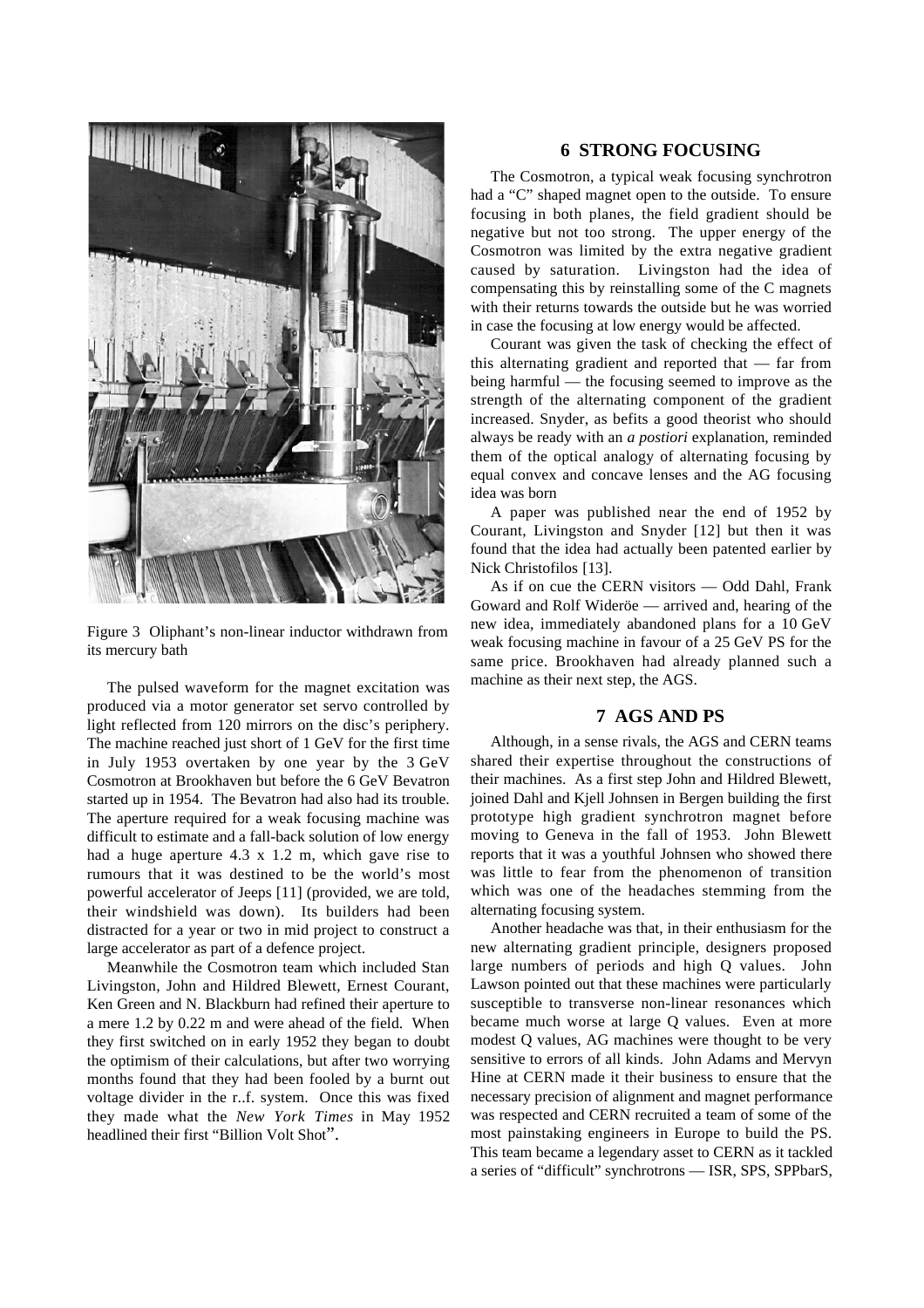LEP and the present project — LHC. Adams was so impressed by the challenge with which the PS confronted its designers that he advised his own national laboratory to keep to the weak focusing principle for the construction of NIMROD pointing out that the PS was only designed for  $10^{10}$  ppp.

Indeed the weak focusing synchrotron remained the preferred choice of the cautious and the Cosmotron was followed by the ZGS at Argonne, the Synchrophasatron in Dubna, Saturne in France and Nimrod in the UK.

Nimrod had a large motor generator-alternator whose load rose from zero to 100,000 horse power in 0.75 seconds storing energy in a huge flywheel which was driven from the mains, which delivered the energy to pulse the magnet. One night a pole on the rotor broke and it was only the heroism of an operator racing over a catwalk towards the circuit breaker above the monster writhing in its death throes that prevented the export of a large rotating flywheel across the Channel to France.

By 1959 CERN's PS was ready for testing, ahead of Brookhaven's AGS and did indeed falter at transition until Wolfgang Schnell produced a circuit he had built in a Nescafe tin to change the phase at the moment of transition. Schnell, his box and a few BNC connectors brought the beam through transition to full energy

### **8 SYNCHROTRONS IN RUSSIA**

The history of the synchrotron in the Soviet Union followed parallel lines to that in the West. Their first application of Veksler's phase stability principle was in the direction of the synchrocyclotron or "Phasotron" as Dubna called it. The first operation of this machine was timed to be on Stalin's 70th birthday which we are told is a Soviet tradition. This was followed by two proton synchrotrons whose energy and switch-on date were nicely judged to bridge the gap left in the West. Dubna's 10 GeV weak focusing "Synchro-phasotron" surpassed the 6 GeV Bevatron and, from 1957 until the 25 GeV PS at CERN was finished, offered the highest energy in the world. The same was true of Serphukov's "U-70" which used alternating gradient focusing and held the world record from 1967 until 1972 when Fermilab started up.

#### **9 FERMILAB**

The controversial mastermind behind this second generation proton synchrotron was Bob Wilson who had worked with Lawrence in the cyclotron era and had built a number of successful electron synchrotrons at Cornell. He had had no hesitation in adopting the AG principle for these machines and he was to add his own particular flavour to the construction of the new FNAL machine, a flavour which he had inherited from his mentor Lawrence and which was also to influence W. Paul in Bonn and Gus Voss in DESY as they built their electron machines. By separating the functions of the combined focusing and bending magnets of the AGS, and PS and using pure quadrupole and dipole units, he found he could squeeze more bending power per meter in the lattice. With this and other bold economies such as reducing as many of the gauges, taps and switches that threatened to adorn each of the ring's 1000 magnets, not to mention applying the production line techniques of Henry Ford to the construction, he was able to double the target energy to 400 GeV and propose its completion in a mere 5 years. The first bold innovators in such ventures are perilously exposed but he kept his promise to complete the machine in only 5 years and thereby gain a march on the rival SPS at CERN stuck in a political quagmire, starting construction only as Wilson's machine began to run. Later the addition of a superconducting ring, the Tevatron, was to complete the world's first superconducting hadron collider at Fermilab.

### **10 ISR**

Following the PS, CERN constructed the first large hadron collider modelled upon the pioneering electron machine ADA and the brilliant series of innovative electron storage rings built at the Budker Institute. The challenge of colliding two 40 amp DC proton beams in the 30 GeV intersecting proton beams was formidable and achieved only after almost all the colliding effects which affect synchrotrons had been identified and cured thanks to the team led by the same Johnsen who had reassured the accelerator fraternity in 1953 that transition was "no problem".

### **11 SPS**

Following the ISR, the 400 GeV SPS at CERN proved a worthy if tardy rival to FNAL. Adams who had chosen to imitate much that was good in FNAL had taken his usual painstaking care with the reliability and tolerances of the machine. This more than proved its worth when Rubbia and van der Meer proposed to use it as a huge collider for protons and antiprotons — a facility which led to CERN's first Nobel Prize.

### **12 DESY**

In parallel with Nimrod, FNAL, ISR and SPS, DESY constructed an impressive series of synchrotrons and storage rings. Naturally their energy was limited by synchrotron radiation but starting with the 4 GeV DESY synchrotron followed an electron storage ring DORIS, a larger one called PETRA of 30 GeV, the predecessor of LEP, and in recent years the first European superconducting machine HERA in which 800 GeV protons collide with polarised 30 GeV electrons.

### **13 ACKNOWLEDGEMENT**

Fifty years is longer than most people's professional lives. Fortunately, there are still those alive and well who remember the first fifteen. And it should be said that it is these years that are the the least well documented and yet